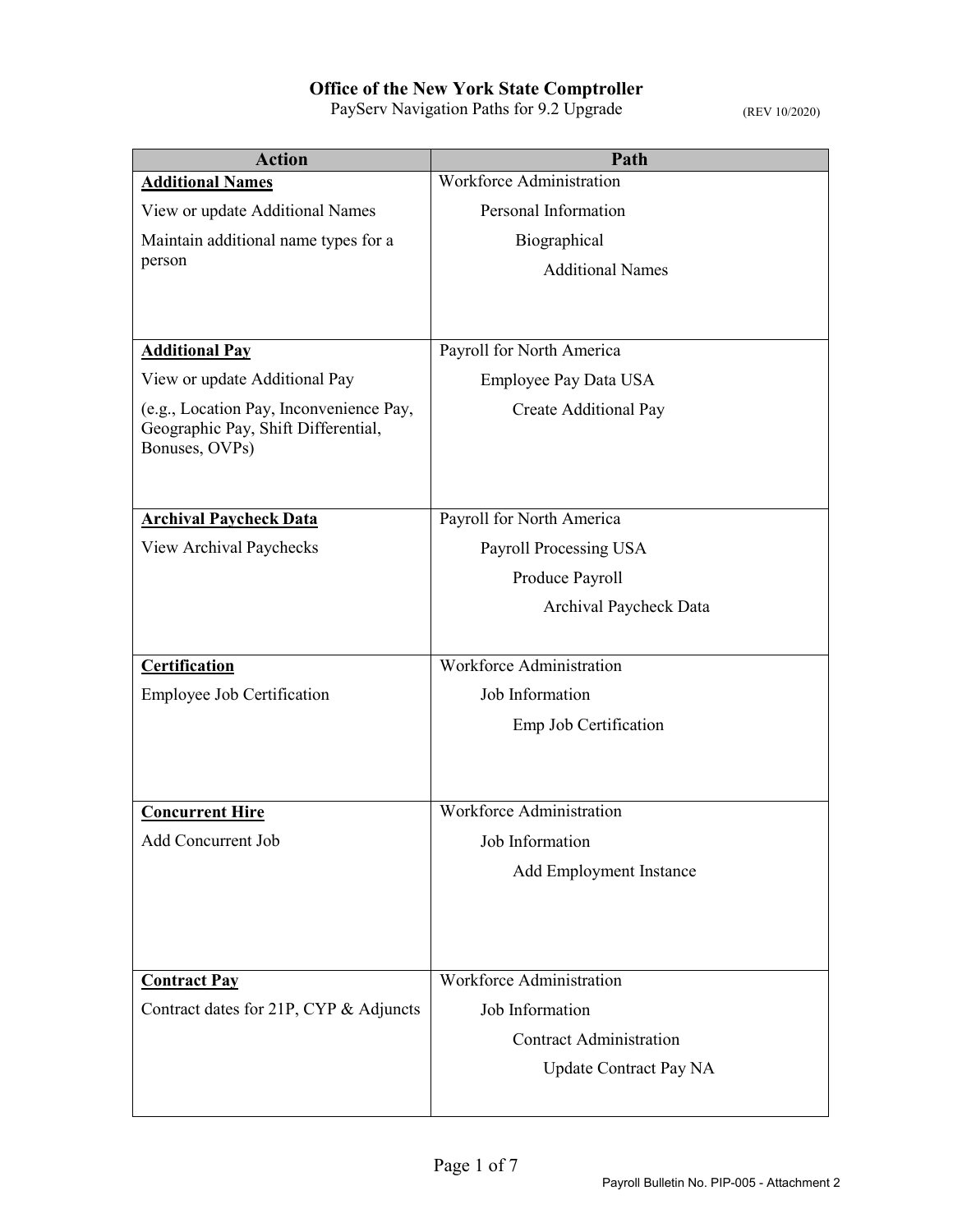| <b>Action</b>                                | Path                                 |
|----------------------------------------------|--------------------------------------|
| <b>Direct Deposit</b>                        | Payroll for North America            |
| Add or update an employee's direct           | Employee Pay Data USA                |
| deposit account and/or amount<br>information | <b>Request Direct Deposit</b>        |
|                                              |                                      |
| <b>Employee History Info Summary</b>         | PayServ Custom                       |
|                                              |                                      |
| View an employee's transaction history       | <b>Employee History Info Summary</b> |
| <b>Employment Data</b>                       | <b>Workforce Administration</b>      |
| Mail Drop ID                                 | Job Information                      |
| Temp Assign                                  | Job Data                             |
|                                              | <b>Employment Data</b>               |
|                                              | (link at bottom of page)             |
|                                              |                                      |
| <b>Garnishments</b>                          | Payroll for North America            |
| Garnishments                                 | Employee Pay Data USA                |
|                                              | Deductions                           |
|                                              | <b>Create Garnishments</b>           |
|                                              |                                      |
| <b>General Comments</b>                      | <b>Workforce Administration</b>      |
| Enter a miscellaneous comment                | Personal Information                 |
| about an employee                            | Biographical                         |
|                                              | <b>General Comments</b>              |
|                                              |                                      |
| <b>General Deduction Data</b>                | Payroll for North America            |
| Union                                        | Employee Pay Data USA                |
| <b>Health Insurance</b>                      | Deductions                           |
| Garnishments                                 | <b>General Deduction Data</b>        |
| <b>SEFA Loans</b>                            |                                      |
|                                              |                                      |
| <b>Hire</b>                                  | <b>Workforce Administration</b>      |
| Hire an employee who does not have a         | Personal Information                 |
| record in PayServ                            | Add a Person                         |
|                                              |                                      |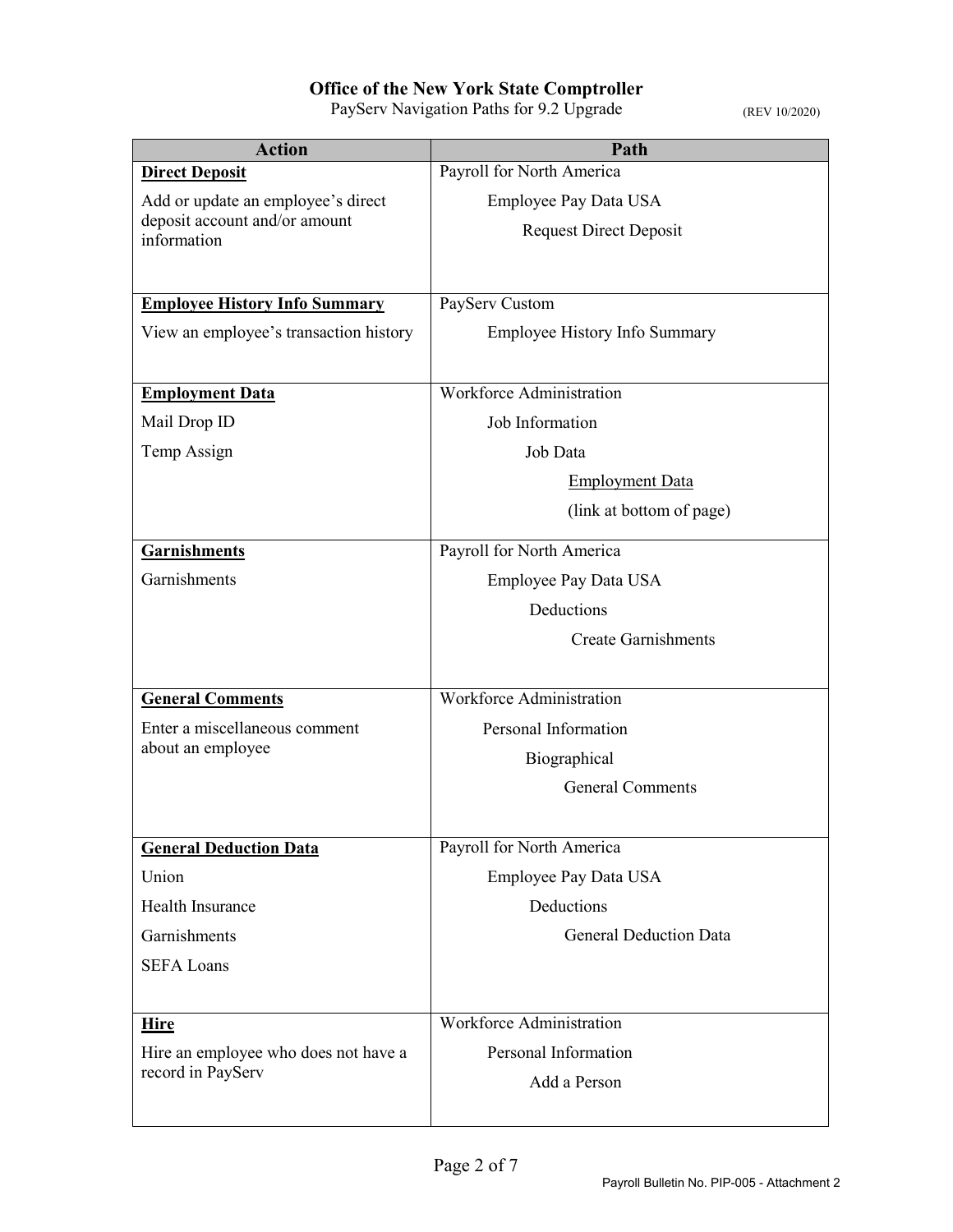| <b>Action</b>                                                      | Path                            |
|--------------------------------------------------------------------|---------------------------------|
| <b>Incident Data</b>                                               | <b>Workforce Monitoring</b>     |
| Workers' Compensation basic                                        | Health and Safety               |
| incident information                                               | Obtain Incident Information     |
|                                                                    | <b>Incident Details</b>         |
|                                                                    |                                 |
| <b>Injury Data</b>                                                 | <b>Workforce Monitoring</b>     |
| Workers' Compensation injury<br>information related to an incident | Health and Safety               |
|                                                                    | Obtain Incident Information     |
|                                                                    | <b>Injury Details</b>           |
| <b>Job Action Request</b>                                          | <b>Workforce Administration</b> |
| Pay Change                                                         | Administer Job Change Requests  |
| New Position                                                       | <b>Job Action Requests</b>      |
| Data Change                                                        |                                 |
|                                                                    |                                 |
| <b>Job Request Status</b>                                          | Workforce Administration        |
| Job Request status inquiry for                                     | Administer Job Change Requests  |
| requested transactions                                             | Job Request Status Inquiry      |
| Job Data                                                           | <b>Workforce Administration</b> |
| <b>Employee Status</b>                                             | Job Information                 |
| Effective Date - Action/Reason                                     | Job Data                        |
| <b>Position Number</b>                                             |                                 |
| Work Schedule                                                      |                                 |
| <b>Work Percentage</b>                                             |                                 |
| Salary                                                             |                                 |
|                                                                    |                                 |
| <b>Job Summary, within agency</b>                                  | Workforce Administration        |
| <b>Effective Date</b>                                              | Administer Job Change Request   |
| <b>Status</b>                                                      | <b>Job Summary</b>              |
| Dept/Job Code                                                      |                                 |
| <b>BU/Grade/Class Indicator</b>                                    |                                 |
| Salary                                                             |                                 |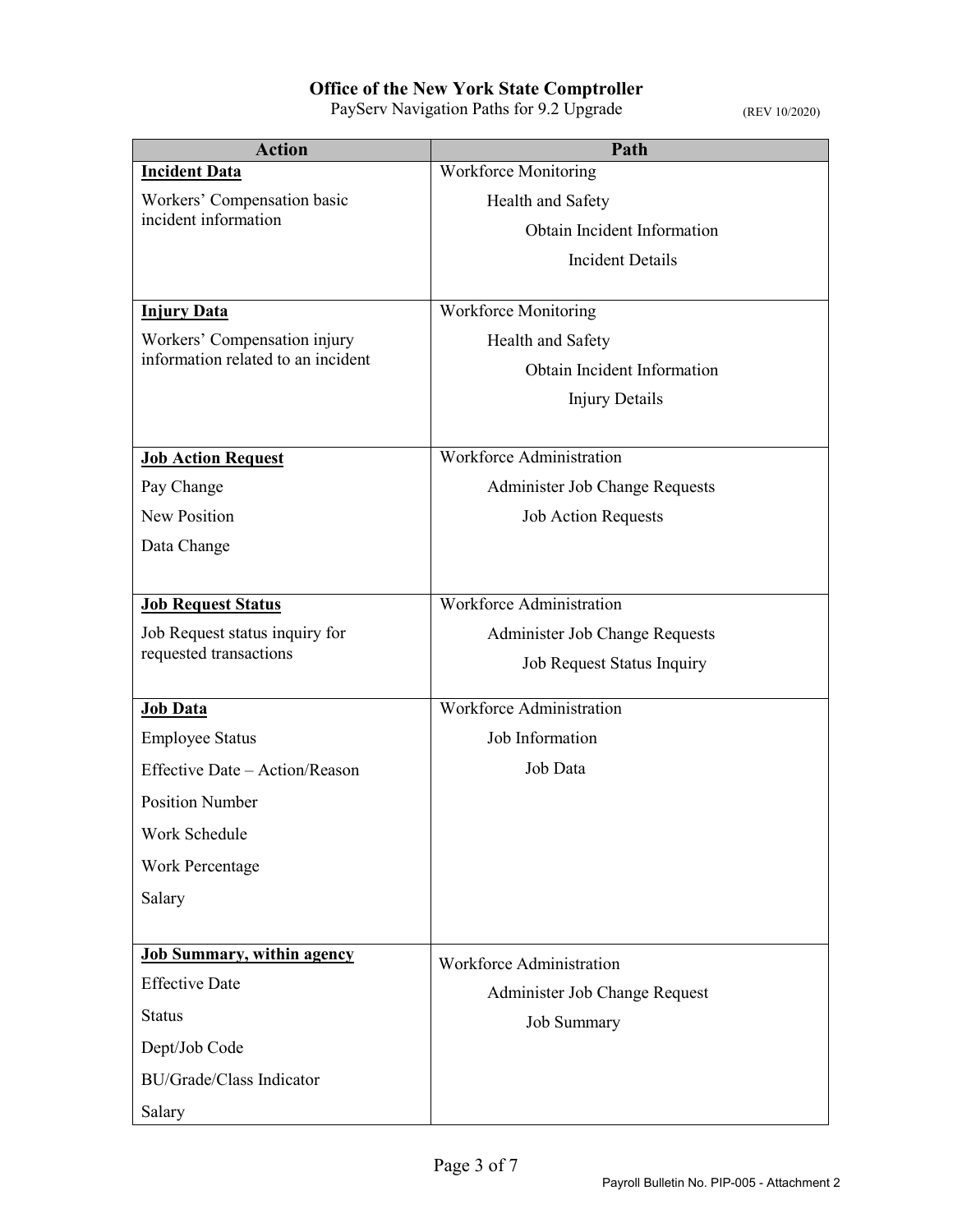| <b>Action</b>                                                                                                   | Path                                                                                                         |
|-----------------------------------------------------------------------------------------------------------------|--------------------------------------------------------------------------------------------------------------|
| <b>Service Date</b>                                                                                             |                                                                                                              |
|                                                                                                                 |                                                                                                              |
|                                                                                                                 |                                                                                                              |
|                                                                                                                 |                                                                                                              |
| <b>Legacy History Postings</b>                                                                                  | PayServ Custom                                                                                               |
| View employee history records prior to<br>the payroll system conversion in 1998                                 | <b>Legacy History Postings</b>                                                                               |
| <b>Paycheck Data</b>                                                                                            | Payroll for North America                                                                                    |
| Review paycheck earnings, tax and                                                                               | Payroll Processing USA                                                                                       |
| deduction details                                                                                               | Produce Payroll                                                                                              |
| (e.g., Deductions, Hours, Job Data<br>Information, Overtime, Misc.<br>Earnings, Special Accumulators,<br>Taxes) | Review Paycheck                                                                                              |
| <b>Paycheck Distribution</b><br>Review earnings, tax, and<br>deduction distribution details                     | Payroll for North America<br>Payroll Processing USA<br>Produce Payroll<br><b>Review Actuals Distribution</b> |
| <b>Paycheck Summary</b>                                                                                         | Payroll for North America                                                                                    |
| Review paycheck earnings, taxes, and                                                                            | Payroll Processing USA                                                                                       |
| deductions on a single summary page                                                                             | Produce Payroll                                                                                              |
|                                                                                                                 | <b>Review Paycheck Summary</b>                                                                               |
| <b>Personal Data</b>                                                                                            | Workforce Administration                                                                                     |
| Modify a person's basic information,                                                                            | Personal Information                                                                                         |
| such as name and contact information<br>(e.g. Name History, Employee ID,<br>Address, Hire Date)                 | Modify a Person                                                                                              |
|                                                                                                                 |                                                                                                              |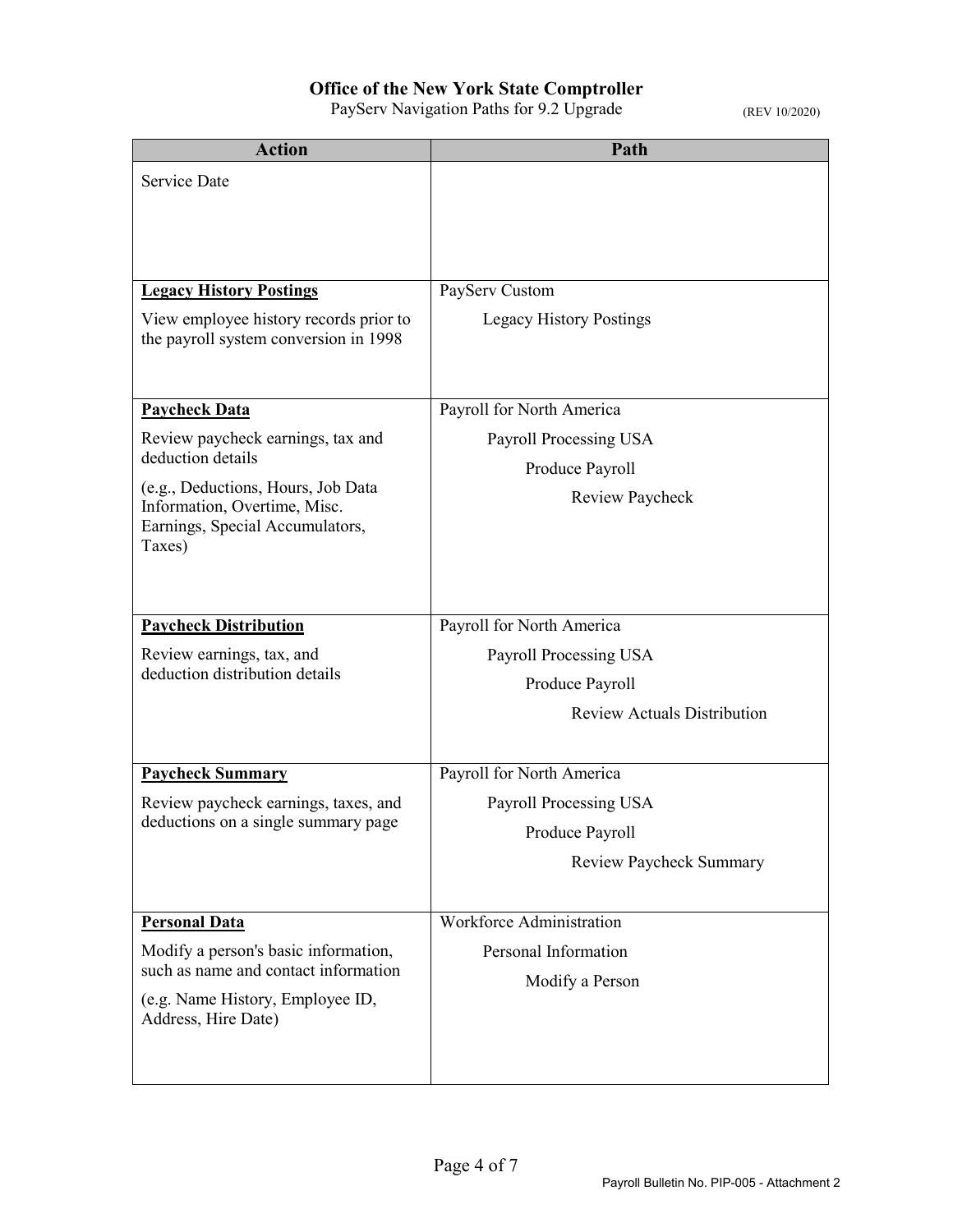| <b>Action</b>                                                      | Path                              |
|--------------------------------------------------------------------|-----------------------------------|
| <b>Position Data</b>                                               | Organizational Development        |
| Data about attributes of positions in                              | <b>Position Management</b>        |
| PayServ                                                            | <b>Maintain Positions/Budgets</b> |
|                                                                    | Add/Update Position               |
|                                                                    |                                   |
| <b>Position Pool Table</b>                                         | Set Up HRMS                       |
| Set up a position pool                                             | <b>Product Related</b>            |
|                                                                    | <b>Commitment Accounting</b>      |
|                                                                    | <b>Budget Information</b>         |
|                                                                    | <b>Position Pool Table</b>        |
|                                                                    |                                   |
| <b>Position Pool Table</b>                                         | Set Up HRMS                       |
| (Chartfield Strings)                                               | <b>Product Related</b>            |
| Modify or add Chartfield strings for a<br>position pool            | <b>Commitment Accounting</b>      |
|                                                                    | <b>Budget Information</b>         |
|                                                                    |                                   |
|                                                                    | Department Budget Table USA       |
| Rehire                                                             | <b>Workforce Administration</b>   |
| To rehire an employee                                              | Job Information                   |
|                                                                    | Rehire                            |
|                                                                    |                                   |
| <b>Retirement Plans (ORP/VDC)</b>                                  | <b>Benefits</b>                   |
| Maintain employee enrollment in                                    | <b>Enroll In Benefits</b>         |
| <b>Optional Retirement Plans/Voluntary</b><br>Defined Contribution | <b>Savings Plans</b>              |
|                                                                    |                                   |
|                                                                    |                                   |
| <b>Retirement Plans (PERS)</b>                                     | Benefits                          |
| Maintain employee enrollment in Public                             | Enroll In Benefits                |
| Employees Retirement System (PERS)                                 | <b>USA-Pension Plans</b>          |
| plans                                                              |                                   |
|                                                                    |                                   |
|                                                                    |                                   |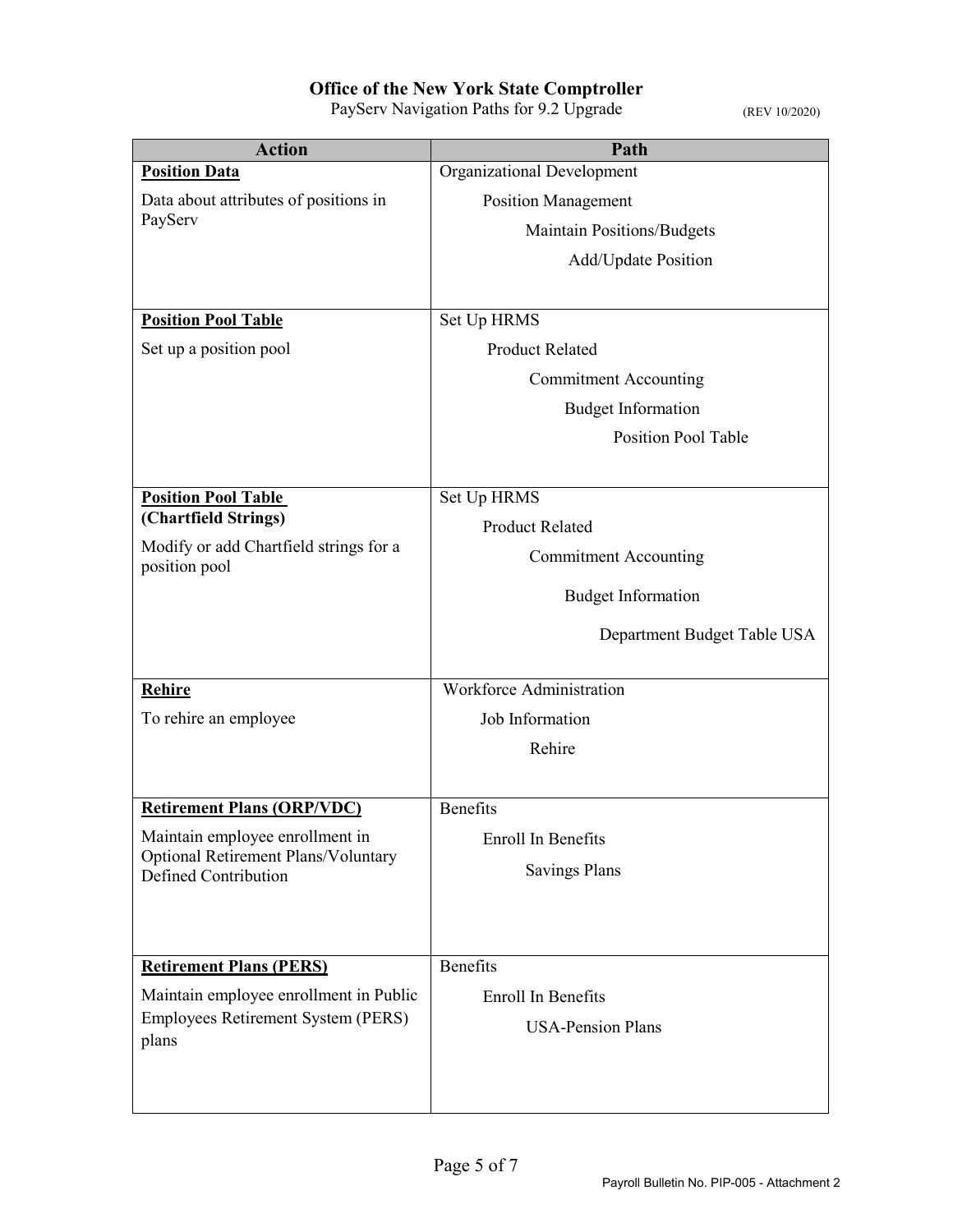| <b>Action</b>                                                              | Path                               |
|----------------------------------------------------------------------------|------------------------------------|
| <b>Retro Pay Review and Update</b>                                         | Payroll for North America          |
| Review and update retroactive pay<br>amounts                               | Retroactive Payroll                |
|                                                                            | Retro Pay                          |
|                                                                            | Process and Review Requests        |
|                                                                            | Retro Pay Calculation Results      |
|                                                                            |                                    |
| <b>Retro Pay Summary</b>                                                   | Payroll for North America          |
| Review a summary of retroactive pay                                        | Retroactive Payroll                |
| amounts for an individual                                                  | Retro Pay                          |
|                                                                            | Process and Review Requests        |
|                                                                            | Retro Pay Calc Summary             |
|                                                                            |                                    |
| <b>Salary Withholding Balances</b>                                         | Payroll for North America          |
| Review salary withholding days                                             | Periodic Payroll Events USA        |
| withheld, days paid out.                                                   | <b>Balance Reviews</b>             |
|                                                                            | <b>Salary Withholding Balances</b> |
|                                                                            |                                    |
| <b>Savings Plans</b>                                                       | Benefits                           |
| Maintain employee enrollment in                                            | Enroll In Benefits                 |
| savings plans (403(b), Section 457<br>Deferred Compensation)               | <b>Savings Plans</b>               |
|                                                                            |                                    |
|                                                                            |                                    |
| <b>Savings Management</b>                                                  | Benefits                           |
| Maintain adjustments, limit<br>extensions, alternative elections           | Enroll In Benefits                 |
| for savings plans                                                          | Savings Management                 |
| (Section 457 Deferred                                                      |                                    |
| Compensation catch-up)                                                     |                                    |
|                                                                            |                                    |
| <b>Statewide Job Summary</b>                                               | PayServ Custom                     |
| Limited view of Job Data information<br>to assist recruitment and transfer | Statewide Job Summary              |
| processes                                                                  |                                    |
|                                                                            |                                    |
|                                                                            |                                    |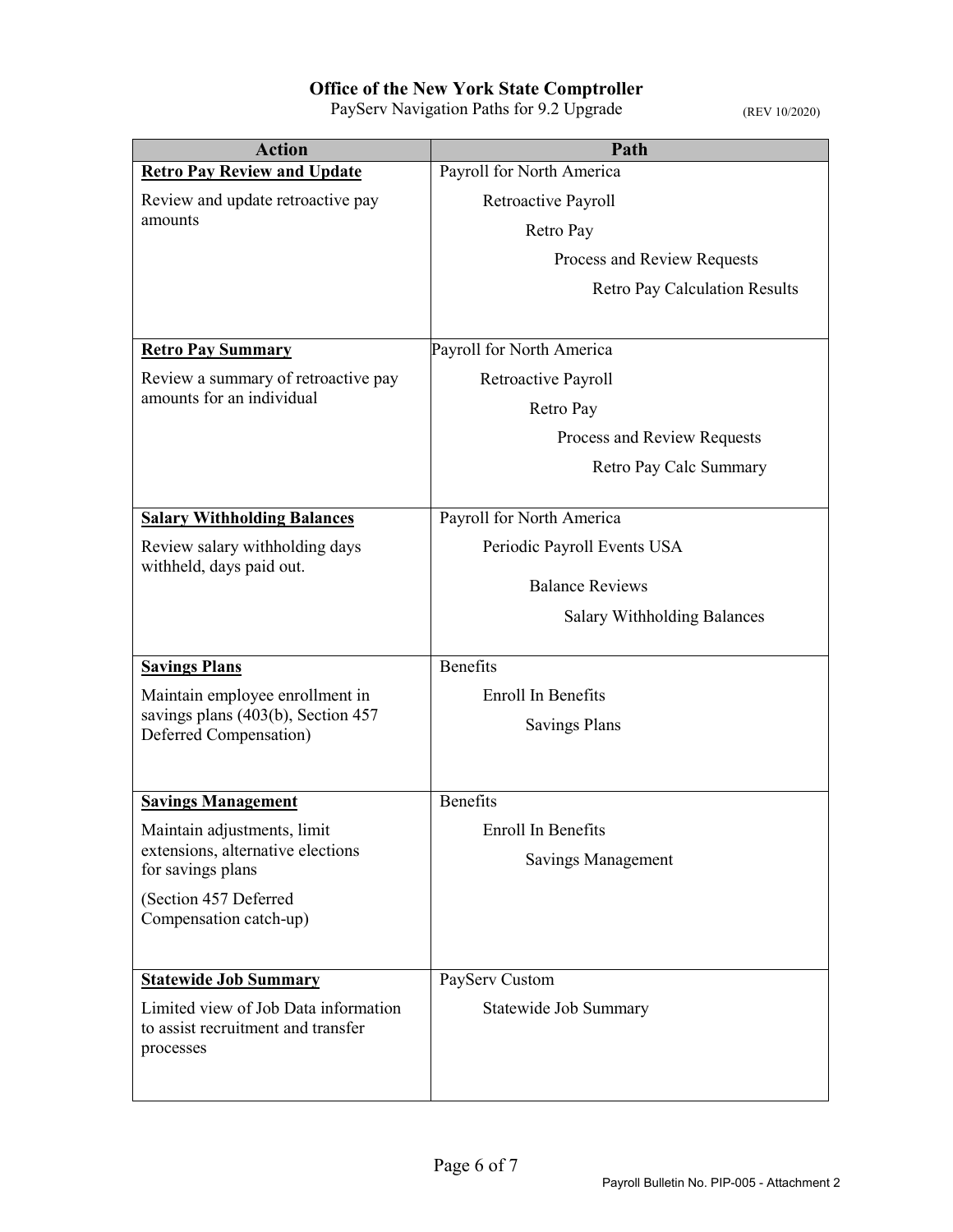| <b>Action</b>                                                                      | Path                            |
|------------------------------------------------------------------------------------|---------------------------------|
| <b>Tax Data</b>                                                                    | Payroll for North America       |
| Update federal, state, and local marital<br>status, allowances and other variables | Employee Pay Data USA           |
|                                                                                    | Tax Information                 |
|                                                                                    | Update Employee Tax Data        |
|                                                                                    |                                 |
| <b>Tax Distribution</b>                                                            | Payroll for North America       |
| Identify the percentage of time an                                                 | Employee Pay Data USA           |
| employee works in a state and locality                                             | Tax Information                 |
|                                                                                    | <b>Update Tax Distribution</b>  |
|                                                                                    |                                 |
| <b>Time Entry</b>                                                                  | Payroll for North America       |
| Miscellaneous Payments                                                             | Employee Pay Data USA           |
|                                                                                    | Time Entry                      |
|                                                                                    |                                 |
| <b>Transfer Request</b>                                                            | Workforce Administration        |
| To transfer an employee from one Dept.                                             | Administer Job Change Requests  |
| to another                                                                         | <b>Transfer Requests</b>        |
|                                                                                    |                                 |
| <b>Update Payroll Options</b>                                                      | Payroll for North America       |
| Add or update an address for employee                                              | Employee Pay Data USA           |
| paycheck delivery                                                                  | <b>Update Payroll Options</b>   |
|                                                                                    |                                 |
| <b>Workers' Compensation Data</b>                                                  | Payroll for North America       |
| Review Workers' Compensation<br>payment information, including                     | Employee Pay Data USA           |
| supplemental payments                                                              | Worker's Compensation Data      |
|                                                                                    |                                 |
| <b>Workers' Compensation Earning</b>                                               | Payroll for North America       |
| <b>Exclusions</b>                                                                  | Employee Pay Data USA           |
| Information for tax and deferred                                                   | Workers Comp Earning Exclusions |
| compensation refunds on Workers'<br>Compensation earnings                          |                                 |
|                                                                                    |                                 |